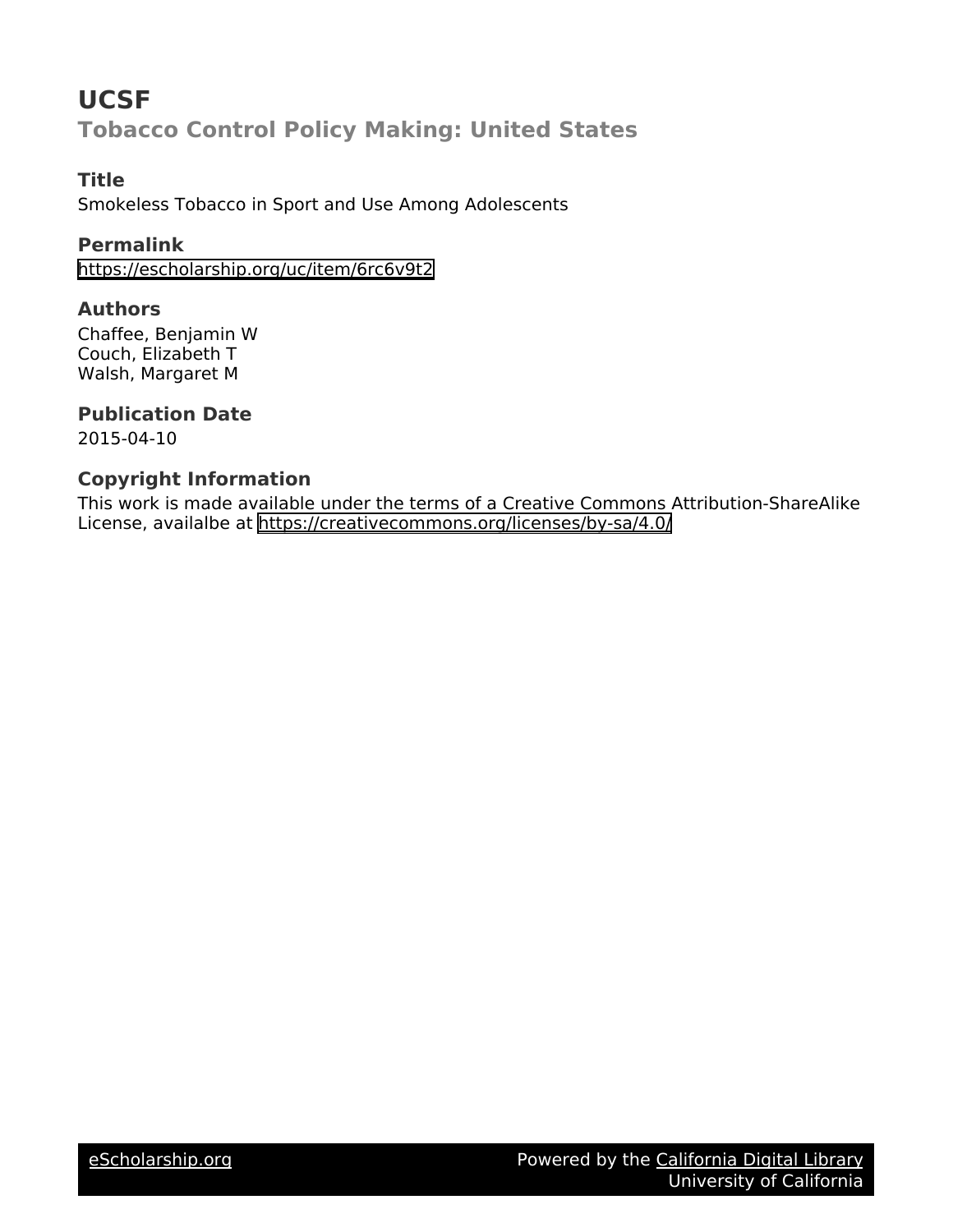# Smokeless Tobacco in Sport and Use Among Adolescents



# April 10, 2015

*Benjamin W. Chaffee, DDS MPH PhD, Elizabeth T. Couch, RDH MS, Margaret M. Walsh, RDH MS MA EdD University of California San Francisco, School of Dentistry, Division of Oral Epidemiology and Dental Public Health San Francisco, CA 94143-1361*

# Main Findings

- Smokeless tobacco use substantially increases the risk of oral and pancreatic cancer, gum disease, nicotine addiction, and initiation of cigarette smoking among adolescents.
- Nearly 15% of U.S. high school males currently use smokeless tobacco, and use preva-<br>lence is higher among high school students who participate in organized sports than *among non-athlete peers.*
- *• There is little evidence that smokeless tobacco improves athletic performance, yet use among participants in certain sports and athletic events, such as ice hockey, baseball, wresting, and rodeo, far exceed levels observed in the general population.*
- *• Modeling of smokeless tobacco use by family, friends, respected coaches, and elite athletes is strongly associated with smokeless tobacco initiation among adolescent males.*
- *• Competitive organized baseball, including professional leagues, exhibits exceptionally high levels of smokeless tobacco use among its players.*
- *• On-camera use at the major league level is broadcast to millions of viewers: an implicit product endorsement to children and adolescents.*
- *• An environmental context that embraces smokeless tobacco as normative within athletic culture stimulates greater smokeless tobacco initiation and continued use on the part of young male athletes.*

Smokeless tobacco, which includes both oral moist snuff and chewing tobacco, imbues substantial health risks, not limited to increased chances of oral and pancreatic cancer, gum disease, nicotine addiction, and, among adolescents, increased likelihood of smoking initiation. There is little evidence that use of smokeless tobacco enhances athletic performance; yet, sporting events and athletic participation are consistently identified as key contexts associated with smokeless tobacco use. The tobacco industry has long marketed smokeless tobacco products at sporting events and targeted elite athletes for product endorsements in order to integrate smokeless tobacco into the sporting culture. Young males, whether striving to gain the acceptance of admired peers or to emulate respected athletes and coaches, often engage in smokeless tobacco experimentation and continued use during sports participation or attendance at sporting events. In the United States, male high school athletes are significantly more likely to use smokeless tobacco than their

<sup>\*</sup> For more information, contact Benjamin W. Chaffee, DDS, PhD, University of California San Francisco, School of Dentistry - Division of Oral Epidemiology and Dental Public Health, 3333 California St. Suite 495, San Francisco, CA 94143-1361. benjamin.chaffee@ucsf.edu. This report is available in the UC eScholarship Repository at: www.escholarship.org/uc/item/6rc6v9t2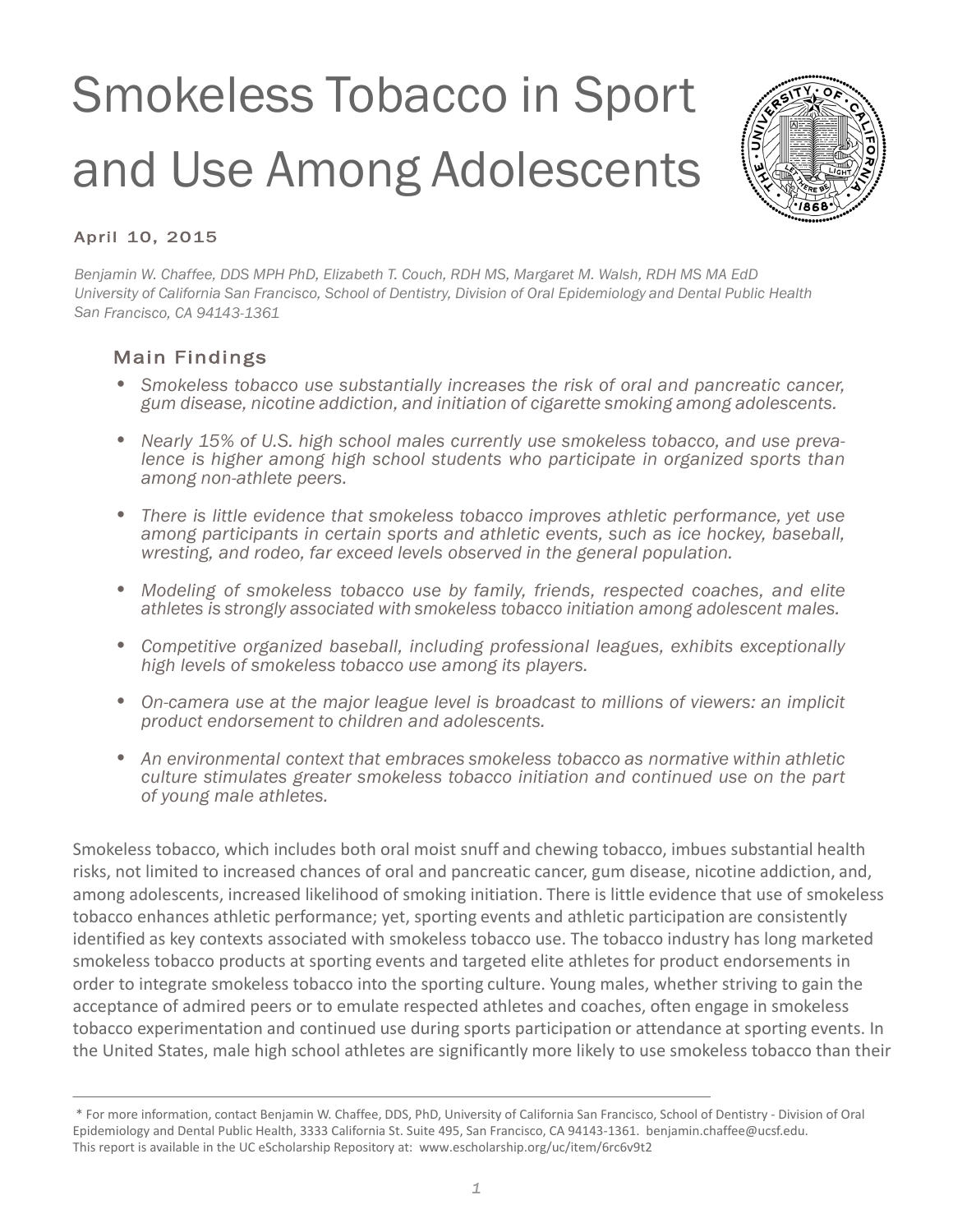non-athlete counterparts. The same holds true for female high school athletes, although smokeless tobacco use is much less common among females overall. In contrast, cigarette smoking is less prevalent among high school athletes than non-athletes. Baseball, in particular, is one of several sports, including rodeo, wrestling, ice hockey, and football, that are associated with high levels of smokeless tobacco use among its participants, extending across the high school, college, and professional ranks. Smokeless tobacco use is prohibited on the field of play in college baseball and in the minor leagues. Major League Baseball bars its players from carrying smokeless tobacco products in their uniforms but does not ban use during play, which results in the broadcast of implicit product endorsements to millions of viewers worldwide.

# Smokeless Tobacco and Health Risks

The term smokeless tobacco includes oral tobacco products that are placed in the mouth and absorbed through the oral tissues, as well as powder tobacco mixtures that are inhaled and absorbed in the nose  $[1]$ . The predominant forms of smokeless tobacco used by U.S. adolescents and adults are oral moist snuff (known as dip) and chewing tobacco [2]. Oral snuff is a finely ground tobacco leaf, packaged either loose or in a tea-bag-like sachet. Snuff users place a small amount of oral snuff between the cheek and the gum. Chewing tobacco is a more coarsely shredded tobacco leaf. Tobacco chewers place a "chaw" of loose-leaf tobacco or a "plug" of compressed tobacco in the cheek. Oral snuff and chewing tobacco users generally spit out the tobacco juices and generated saliva, but sometimes such users swallow them. Many smokeless tobacco products contain much larger amounts of cancer-causing chemicals (nitrosamines) than those commonly found in cigarettes [3]. Manufacturers control the amount of free nicotine available for uptake into the body by controlling the acidity  $(pH)$  of their products, as nicotine is absorbed more readily under less acidic (more alkaline) conditions [4]. This product feature serves as part of a broader strategy to tailor products to specific groups of users [5]. For example, the low-pH (more acidic) Skoal Bandits product was introduced in the 1980s, allowing new users to initiate with a low-nicotine product and avoid the unpleasant side effects of nicotine toxicity (e.g., nausea, vomiting) [6-8]. Users commonly graduate to higher nicotine, more alkaline products that are highly addictive and difficult to quit [9].

The high prevalence of smokeless tobacco use among young males puts them at risk for serious adverse health effects. Smokeless tobacco use increases the likelihood of smoking onset in adolescent males  $[10-13]$  and is associated with an increased risk of oral  $[14]$ , esophageal [14], and pancreatic cancer [15-18], nicotine dependence [19], and possibly cardiovascular disease [20,21]. Other negative health effects of smokeless tobacco use include gingival and periodontal disease (gum disease), dental caries (cavities), tooth staining, tooth wear (erosion), mouth sores, and salivary gland abnormalities [22-27]. In a national study of U.S. middle and high school students, oral lesions (mouth sores) were present in 27% of those adolescents who reported use of oral snuff or chewing tobacco at least once in the prior 30 days [28].

Dual use of smokeless tobacco along with other forms of tobacco, such as cigarettes, is associated with a heightened risk of adverse health effects, greater nicotine dependence, and reduced smoking cessation [29-31]. Adolescents dependent on nicotine are less likely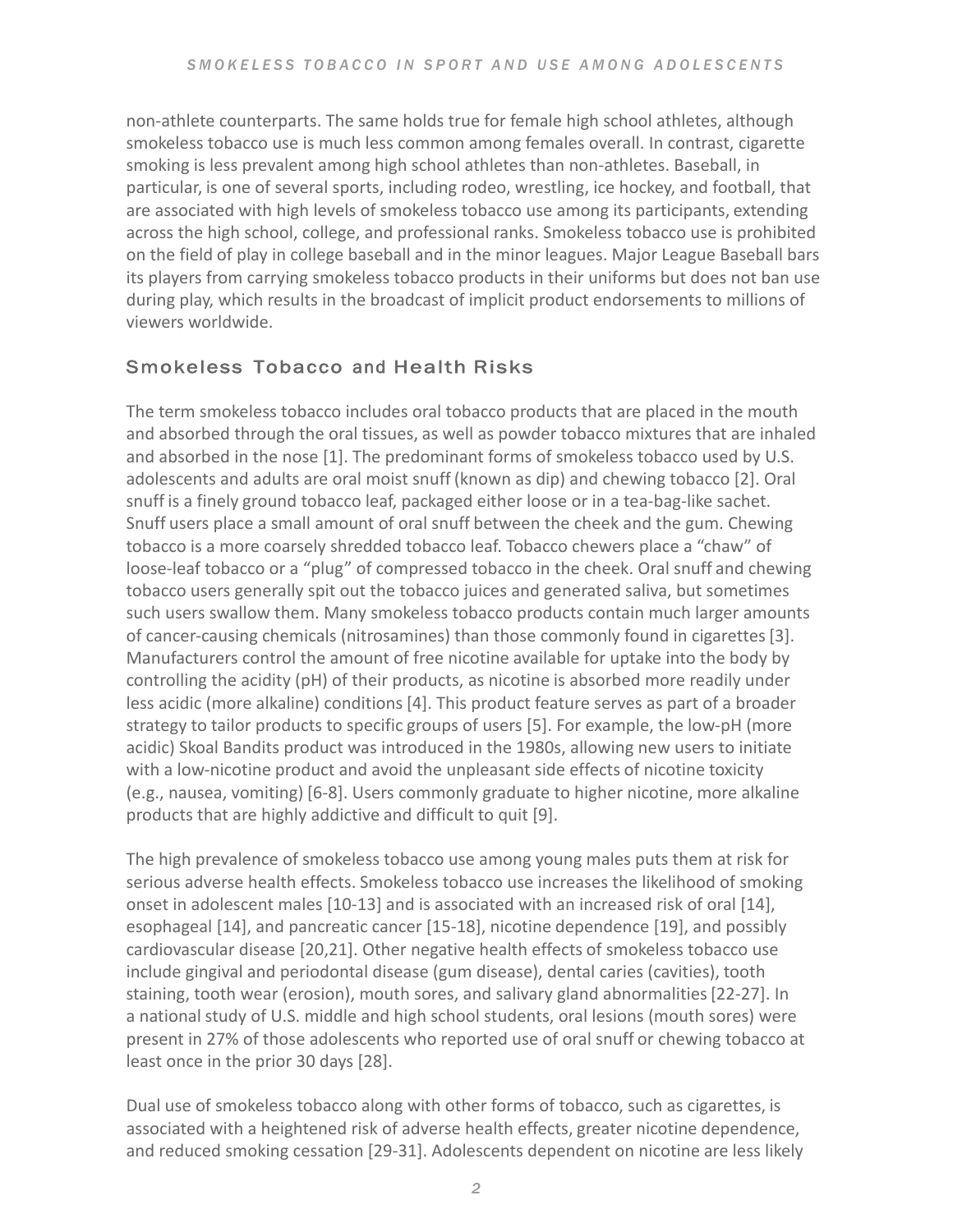to successfully quit and are more likely to smoke as adults, thereby increasing associated mortality and costs [32-34]. Estimates of the percentage of high school males who used smokeless tobacco in the past 30 days and also smoked cigarettes are as high as 60% [31,35].

## Smokeless Tobacco Use: Youth Prevalence and Trends

Although smoking among U.S. high school students has gradually declined over the past decade, use of oral moist snuff and chewing tobacco has not. Including males and females, youth smokeless tobacco use in the U.S. declined from 1995 to 1999, but has since remained relatively unchanged, increasing slightly from 7.8% (1999) to 8.8% (2013) [36]. In 2013, smokeless tobacco use continues to be sharply higher among high school males (14.7%) than females (2.9%) [37], and use prevalence rises steadily with grade in school: current use among males increases from 11.2% in the 9th grade to 16.6% in the 12th grade [37].

# Smokeless Tobacco Use by Athletes

Among all U.S. adult men, in 2012-2013, 4.8% reported regular use of smokeless tobacco "every day" or "some days" [2]. However, smokeless tobacco use is dramatically higher among young athletes participating in certain sports. In a 2009 National Collegiate Athletic Association (NCAA) survey of substance use by college student-athletes, for example, prevalence of using smokeless tobacco at least once in the past year among men's sports participants was 54.2% for ice hockey, 52.3% for baseball, 47.6% for wrestling, 41.0% for lacrosse, and 27.9% for football [38]. Smokeless tobacco was the second-most commonly used substance among college baseball athletes, after alcohol, with more than twice as many players having used smokeless tobacco (52.3%) than had used cigarettes (19.2%) or marijuana (21.5%) [38].

In the early 1990s, the NCAA and Minor League Baseball both instituted measures to ban the use of smokeless tobacco during competition [39]. Following these regulations, from 1998 to 2003, there was a gradual decline in use prevalence among minor league players [40]. However, the NCAA and minor league bans have been criticized for lax enforcement, and smokeless tobacco use on playing fields remains widespread [41,42].

In contrast to the decline in smokeless tobacco use observed among minor league players, use of smokeless tobacco in Major League Baseball (MLB), which does not prohibit use by players and coaches during competition, remained unchanged at 36% during the same time period [40]. Recent evidence suggests that the high prevalence of smokeless tobacco use persists among major league players today. This year, a new study reported that 37% of 159 surveyed MLB players and coaches were smokeless tobacco users [43], nearly identical to the prevalence estimates recorded a decade prior [40].

While chewing tobacco has been present in MLB for many decades, oral snuff became increasingly commonplace in the major leagues during the 1970s and 1980s [8,40]. At the time, the health risks of cigarette smoking were achieving broad public attention, and smokeless tobacco companies launched aggressive marketing campaigns to target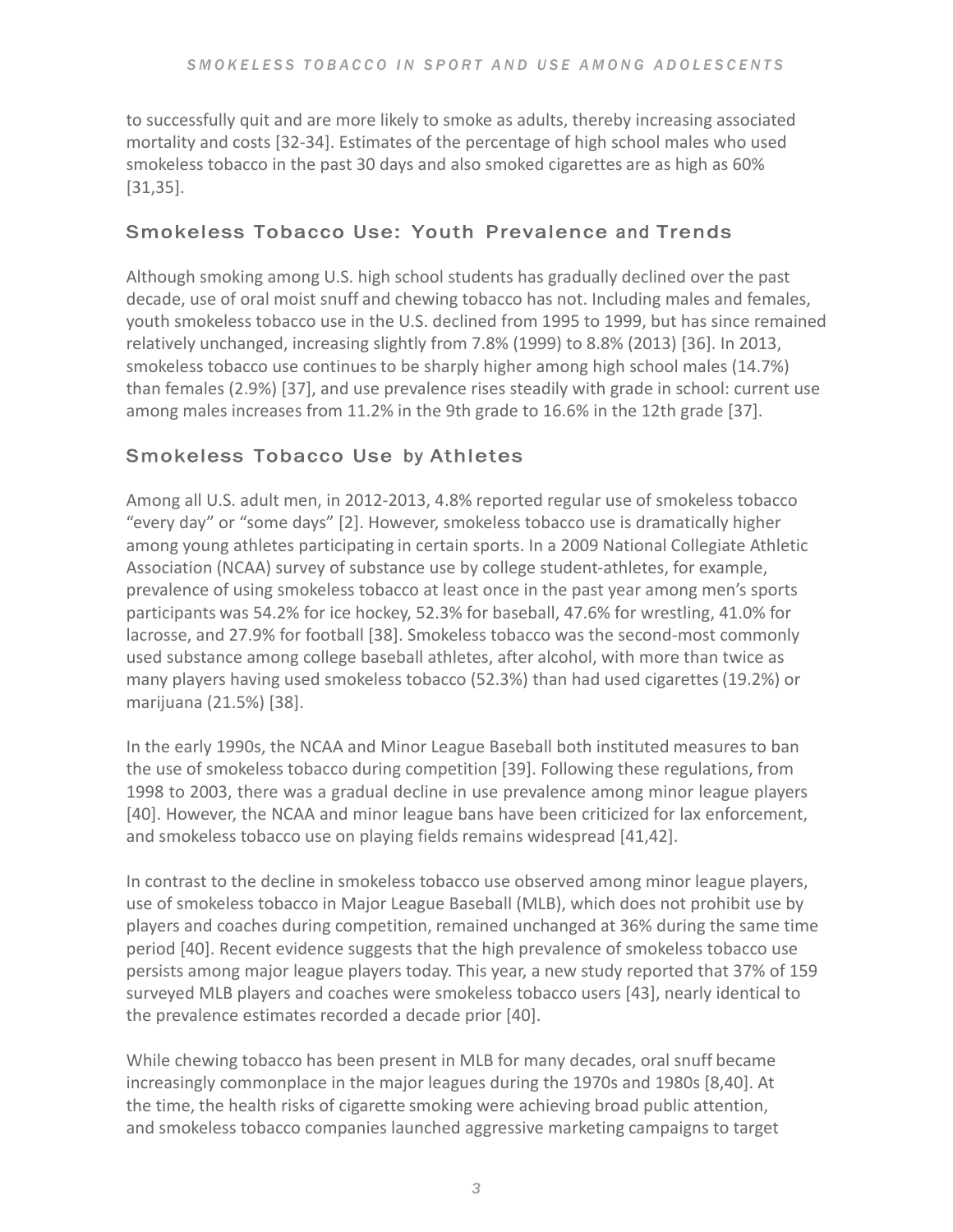professional baseball athletes, including sample distribution in major league clubhouses [8,40]. As a result, professional baseball athletes have a lengthy history of unpaid, nationally broadcast smokeless tobacco endorsements via on-camera product use during widely broadcast games, such as the World Series [44,45].

Sports announcers have drawn attention to players' smokeless tobacco use, once, for example, relaying a story that a pitcher was told to improve his delivery to home plate by positioning his body "to show the catcher his Skoal" in his back pocket [45]. Major League Baseball barred its players from carrying tobacco products in their uniforms beginning with the 2012 season  $[46]$ , but the league stopped short of an outright ban. Public health advocates have expressed outrage at what has been described as deliberate infiltration into professional baseball on the part of the smokeless tobacco industry and the co-opting of smokeless tobacco into the values and traditions of the sport for the promotion of a dangerous product [8].

# Smokeless Tobacco and Athletic Performance

Nicotine raises resting heart rate and blood pressure but does not cause an increase in maximal oxygen uptake or cardiac output and may decrease muscular strength [47]. A clinical study of oral and other health effects of smokeless tobacco use among 1109 professional baseball players and coaches was completed during Major League Spring Training in 1988 [25,26,48]. Oral leukoplakia, a form of pre-cancerous mouth lesion, was detected in nearly half (46%) of current weekly smokeless tobacco users [25]. Moreover, in areas of the mouth adjacent to where players held the smokeless tobacco, there was significantly greater loss of the supporting tissues of the teeth (gums and bone) than in similar sites in non-users [26]. However, there was no discernible difference in the in-season, on-field performance between players who did or did not report smokeless tobacco use [49].

The World Anti-Doping Agency is currently monitoring nicotine as a doping product [50]. Even without evidence of enhanced performance, nicotine can still be named a forbidden substance for its health risks and for failure to respect the spirit of the sport  $[47]$ .

# Smokeless Tobacco and Role Modeling

Modeling of smokeless tobacco use by family, friends, and others is strongly associated with initiation and use intensity among high school males [51-53]. Acceptance into male-oriented social networks and emulation of respected male figures has been repeatedly described as central to the process of smokeless tobacco initiation for young males [54,55]. Adult men who use smokeless tobacco commonly report use while attending or participating in sporting events [54,56], and sporting events can be settings for initial smokeless tobacco experimentation [54]. In a study of male ice hockey players in Sweden, socialization related to sports participation was a major factor in the decision to use oral snuff [57]. Smokeless tobacco use by admired elite players and coaches normalized smokeless tobacco within the sporting environment, which then fostered initiation among younger players [57].

Tobacco companies have exploited peer influence and role modeling to sell smokeless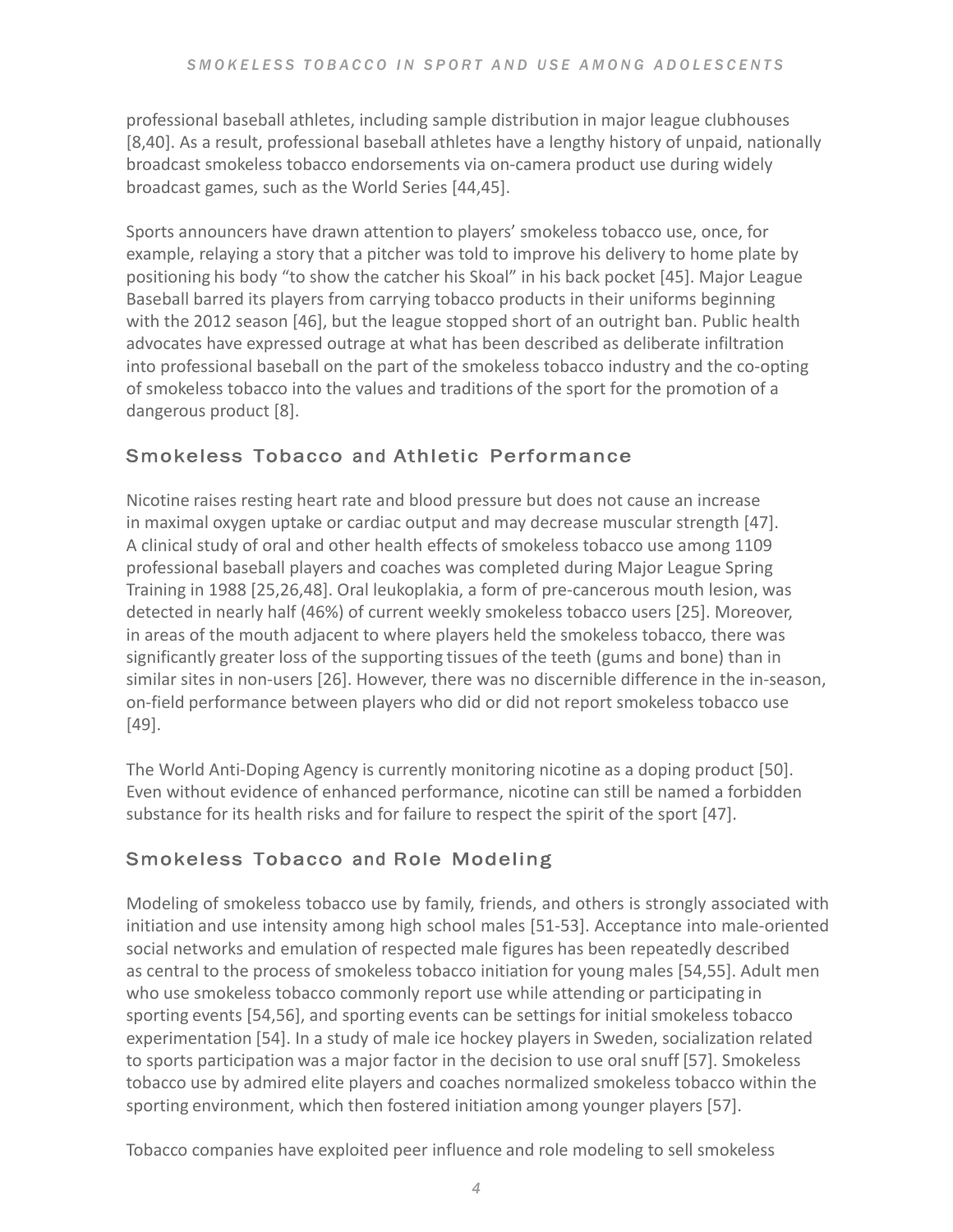tobacco products. Tobacco advertising may particularly influence youth, who look to messages delivered through marketing and other media for examples and cues related to socially endorsed behavior and appearance [58,59]. In a 1989 review of advertising and promotion of smokeless tobacco products, Ernster cited instances of famous athletes endorsing the products and encouraging consumers to use them [60]. Smokeless tobacco logos appeared as promotional devices on baseball caps and other athletic paraphernalia [60].

Smokeless tobacco products continue to be heavily promoted in male-centric and sportsoriented magazines with substantial youth readership [61]. In 2014, ads for the Skoal brand of smokeless tobacco products returned to mainstream magazines after a 5-year hiatus, with ads featuring young men engaged in outdoor activities and peer camaraderie, rejoining the persistent magazine campaigns from the Grizzly brand that stress masculinity  $[62,63]$ .

# Smokeless Tobacco and High School Athletes

Professional and college athletes provide a powerful model for boys and young men to use smokeless tobacco by legitimizing chewing and dipping as an integral part of being a successful athlete, and the high levels of smokeless tobacco use observed in the college and professional ranks are mirrored among adolescent athletes. Adolescents who participate in high school sports are at greater risk of using smokeless tobacco. Pooling the results of six studies [64-69], Diehl and colleagues [70] reported that high school athletes were at 60% greater odds of using smokeless tobacco than were non-athletes. This association was found in all of these six studies; yet, the opposite association held for cigarette smoking: in each study, high school athletes were less likely than non-athletes to smoke cigarettes, despite the increased risk for using smokeless tobacco [64-69]. Overall, high school females were much less likely than their male counterparts to use smokeless tobacco, but female athletes used smokeless tobacco at higher levels than female non-athletes [67,71]. Smokeless tobacco use was strongly associated with particular sports and athletic activities. Davis and colleagues [65] reported levels of use from 22% to 28% among high school males who participated in a set of "medium intensity" sports that included baseball, football, wrestling, track, and rodeo. In a survey of high school male baseball athletes in California, 46% had ever tried smokeless tobacco, and 15% were defined as current users [52].

Higher levels of smokeless tobacco use were significantly associated with perceived use by baseball coaches, by teammates, and by other baseball athletes of similar age [52]. Taken together, an environmental context that embraces smokeless tobacco use as normative behavior within sporting culture stimulates greater smokeless tobacco initiation and continued use on the part of young male athletes.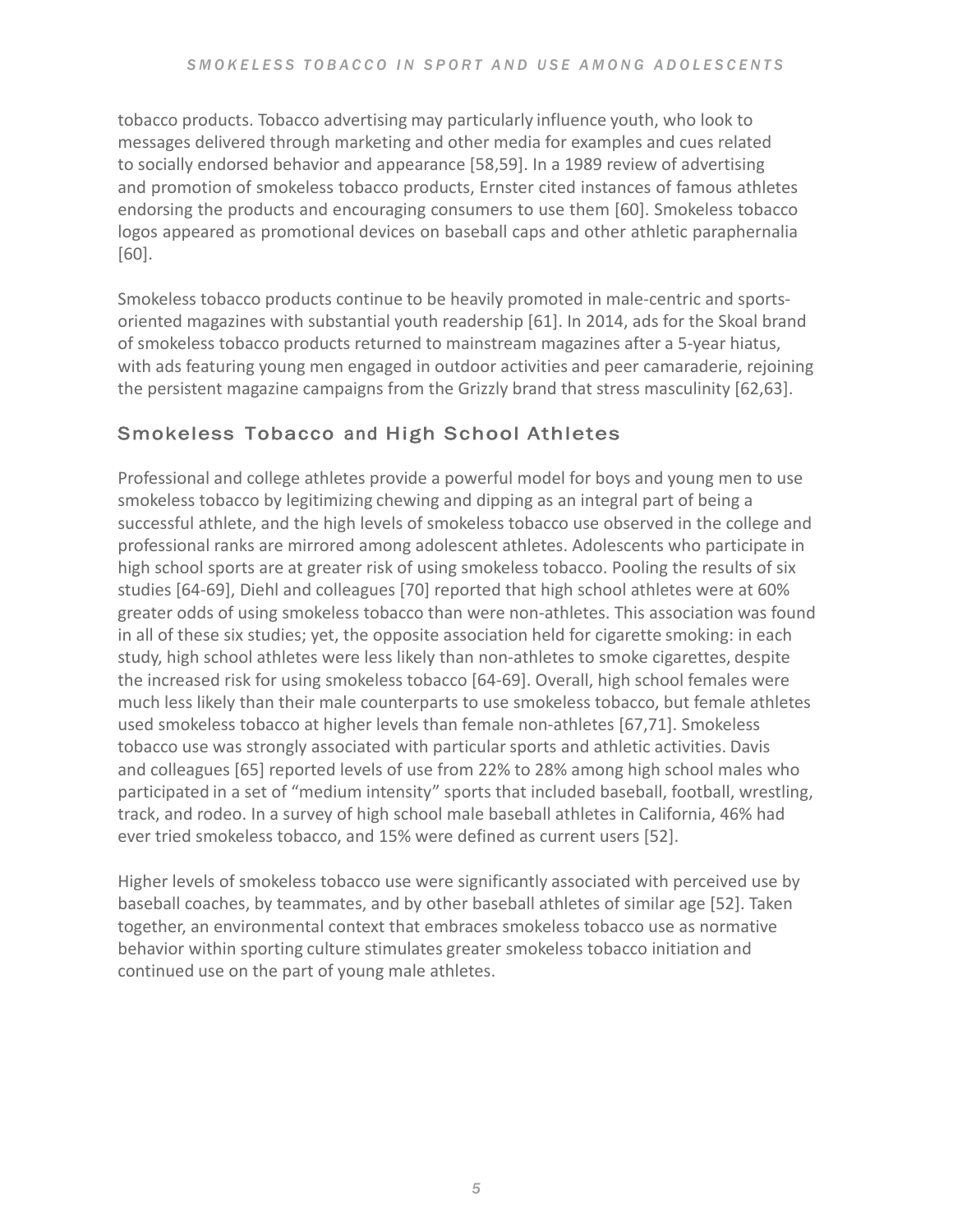# References

- 1. National Cancer Institute & Centers for Disease Control and Prevention. Smokeless tobacco fact sheets. Proceedings of the International Conference on Smokeless Tobacco; 2002 Sep 22-25; Stockholm, Sweden.
- 2. Agaku IT, King BA, Husten CG, Bunnell R, Ambrose BK, Hu SS, Holder-Hayes E, Day HR; Centers for Disease Control and Prevention (CDC). Tobacco product use among adults--United States, 2012-2013. MMWR Morb Mortal Wkly Rep. 2014;63(25):542-7.
- 3. Hoffmann D, Djordjevic MV. Chemical composition and carcinogenicity of smokeless tobacco. Adv Dent Res. 1997;11(3):322-9.
- 4. Tomar SL, Henningfield JE. Review of the evidence that pH is a determinant of nicotine dosage from oral use of smokeless tobacco. Tob Control. 1997;6(3):219-25.
- 5. Alpert HR, Koh H, Connolly GN. Free nicotine content and strategic marketing of moist snuff tobacco products in the united states: 2000-2006. Tob Control. 2008;17(5):332-8.
- 6. Dougherty PN. Moving smokers to snuff. New York Times. January 13, 1984:4.
- 7. Connolly GN, Orleans CT, Kogan M. Use of smokeless tobacco in major-league baseball. N Engl J Med. 1988;318(19):1281-5.
- 8. Connolly GN, Orleans CT, Blum A. Snuffing tobacco out of sport. Am J Public Health. 1992;82(3):351-3.
- 9. Tomar SL, Giovino GA, Eriksen MP. Smokeless tobacco brand preference and brand switching among US adolescents and young adults. Tob Control. 1995;4(1):67-72.
- 10. Haddock CK, Weg MV, DeBon M, Klesges RC, Talcott GW, Lando H, Peterson A. Evidence that smokeless tobacco use is a gateway for smoking initiation in young adult males. Prev Med. 2001;32(3):262-7.
- 11. Forrester KK, Biglan A, Severson HH, Smolkowski K. Predictors of smoking onset over two years. Nicotine Tob Res. 2007;9(12):1259-67.
- 12. Severson HH, Forrester KK, Biglan A. Use of smokeless tobacco is a risk factor for cigarette smoking. Nicotine Tob Res. 2007;9(12):1331-7.
- 13. Walsh MM, Langer TJ, Kavanagh N, Mansell C, MacDougal W, Kavanagh C, Gansky SA. Smokeless tobacco cessation cluster randomized trial with rural high school males: intervention interaction with baseline smoking. Nicotine Tob Res. 2010;12(6):543-50.
- 14. International Agency for Research on Cancer. Smokeless Tobacco and Some Tobacco-Specific N-Nitrosamines. Lyon, France: World Health Organization International Agency for Research on Cancer. 2007.
- 15. Zheng W, McLaughlin JK, Gridley G, Bjelke E, Schuman LM, Silverman DT, Wacholder S, Co-Chien HT, Blot WJ, Fraumeni, JF, Jr. A cohort study of smoking, alcohol consumption, and dietary factors for pancreatic cancer (United States). Cancer Causes and Control. 1993;4(5):477-82.
- 16. Alguacil J, Silverman DT. Smokeless and other noncigarette tobacco use and pancreatic cancer: a casecontrol study based on direct interviews. Cancer Epidemiol Biomarkers Prev. 2004;13(1):55-8.
- 17. Boffetta P, Aagnes B, Weiderpass E, Andersen A. Smokeless tobacco use and risk of cancer of the pancreas and other organs. Int J Cancer. 2005;114(6):992-5.
- 18. Luo J, Ye W, Zendehel K, Adami J, Adami HO, Boffetta P, Nyren O. Oral use of Swedish moist snuff (snus) and risk for cancer of the mouth, lung, and pancreas in male construction workers: a restrospective cohort study. Lancet. 2007;369(9578):2015-20.
- 19. Ebbert JO, Carr AB, Dale LC. Smokeless tobacco: an emerging addiction. Med Clin North Am. 20004;88(6):1593-605.
- 20. Hatsukami D, Slade J, Benowitz N, Giovino G, Gritz ER, Leischow S, Warner KE. Reducing tobacco harm: research challenges and issues. Nicotine Tob Res. 2002:4(Suppl 2):S89-101.
- 21. Hatsukami D, Lemmonds C, Tomar S. Smokeless tobacco use: harm reduction or induction approach? Prev Med. 2004;38(3):309-17.
- 22. Greer RO Jr, Poulson TC. Oral tissue alterations associated with the use of smokeless tobacco by teenagers. Oral Surg. 1983;56(3):275-84.
- 23. Poulson TC. A comparison of the use of smokeless tobacco in rural and urban teenagers. CA Cancer J Clin. 1984;34(5):248-61.
- 24. Offenbacher S, Weathers DR. Effects of smokeless tobacco on the periodontal mucosal and caries status of adolescent males. J Oral Pathol. 1985;14(2):169-81.
- 25. Ernster V, Grady D, Greene JC, Walsh M, Robertson P, Daniels TE, Benowitz N, Siegel D, Gerbert B, Hauck WW. Smokeless tobacco: prevalence and health effects among professional baseball players. JAMA. 1990;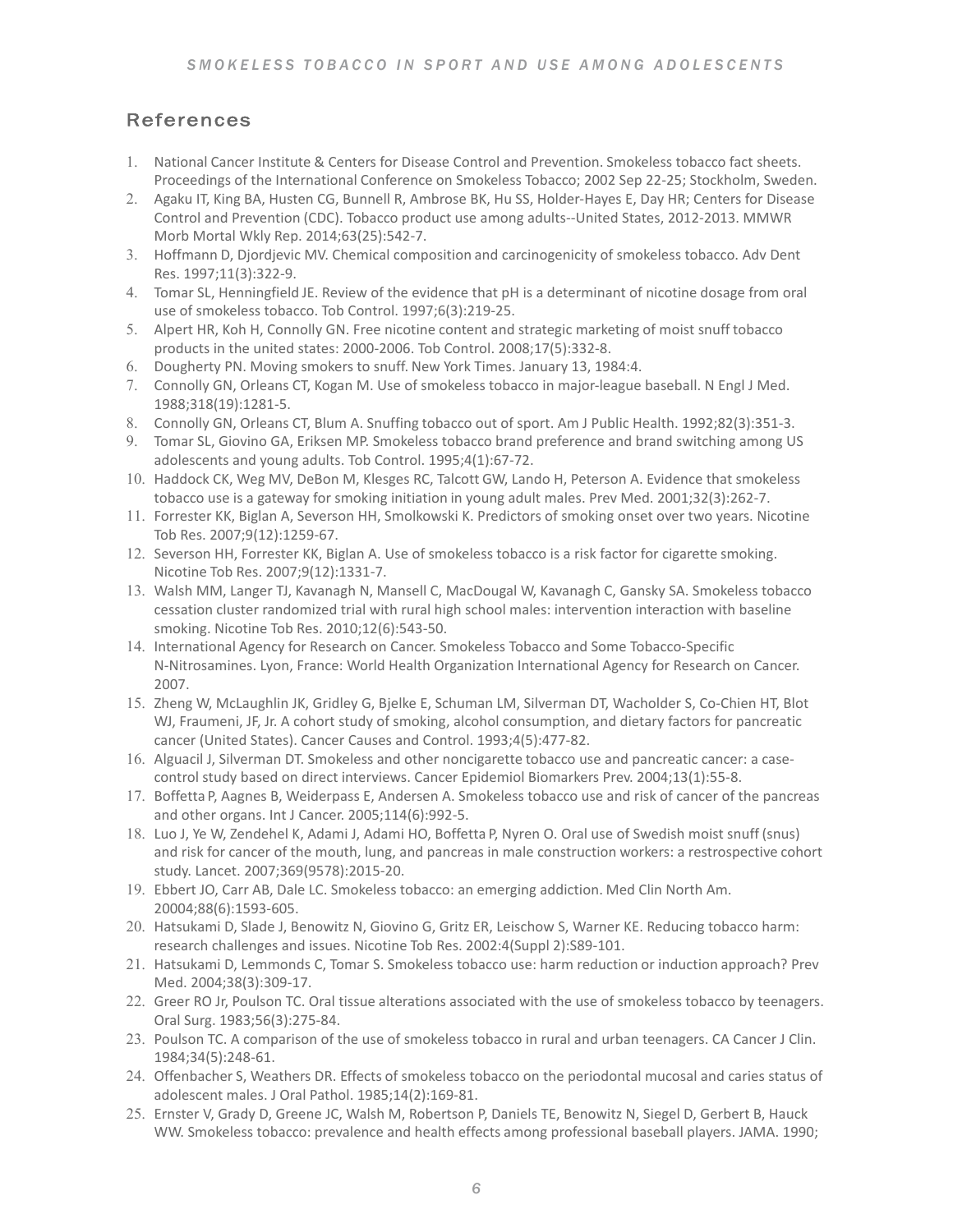264(2):218-24.

- 26. Robertson PB, Walsh M, Greene J, Ernster V, Grady D, Hauck W. Periodontal effects associated with the use of smokeless tobacco. J Periodontol. 1990;61(7):438-43.
- 27. Little SJ, Stevens VJ, LaChance PA, Severson HH, Bartley MH, Lichtenstein E, Leben JR. Smokeless tobacco habits and oral musosal lesions in dental patients. J Public Health Dent. 1992;52(5):269-76.
- 28. Tomar SL, Winn DM, Swango PA, Giovino GA, Kleinman DV. Oral mucosal smokeless tobacco lesions among adolescents in the United States. J Dent Res. 1997;76(6):1277-86.
- 29. Mumford E, Levy D, Gitchell J, Blackman K. Smokeless tobacco use 1992-2002: Trends and measurement in the current population survey  $-$ tobacco use supplements. Tob Control. 2006;15(3):166-71.
- 30. Bombard J, Rock V, Pederson L Asman K. Monitoring polytobacco use among adolescents: do cigarette smokers use other forms of tobacco? Nicotine Tob Res. 2008;10(11):1581-9.
- 31. Tomar SL, Alpert HR, Connolly GN. Patterns of dual use of cigarettes and smokeless tobacco among US males: Findings from national surveys. Tob Control. 2010;19(2):104-9.
- 32. Horn K, Hernandes A, Dino G, Massey C, Kalsekar I. Adolescent nicotine dependence and smoking cessation outcomes. Addict Behav. 2003;28(4):769-76.
- 33. Storr C. Characteristics associated with rapid transition to tobacco dependence in youth. Nicotine Tob Res. 2008;10(6):1099-104.
- 34. DiFranza JR, Sweet M, Savageau J, Ursprung W. The assessment of tobacco dependence in young users of smokeless tobacco. Tob Control. 2011; 21(5): 471-76.
- 35. Soldz S, Huyser D, Dorsey E. Characteristics of users of cigars, bidis, and kreteks and the relationship to cigarette use. Prev Med. 2003;37(3):250-8.
- 36. Kann L, Kinchen S, Shanklin SL, Flint KH, Kawkins J, Harris WA, Lowry R, Olsen EO, McManus T, Chyen D, Whittle L, Taylor E, Demissie Z, Brener N, Thornton J, Moore J, Zaza S; Centers for Disease Control and Prevention (CDC). Youth risk behavior surveillance--United States, 2013. MMWR Surveill Summ. 2014;63 Suppl 4:1-168.
- 37. Centers for Disease Control and Prevention (CDC). 1991-2013 High School Youth Risk Behavior Survey Data. Available at http://nccd.cdc.gov/youthonline/. Accessed: March 30, 2015.
- 38. National Collegiate Athletic Association. National Study of Substance Use Trends Among NCAA College Student-Athletes. 2012. Available at: http://www.ncaapublications.com/productdownloads/SAHS09.pdf. Accessed: March 29, 2015.
- 39. National Collegiate Athletic Association. Legislative Services Database LSDBi. https://web1.ncaa.org/ LSDBi/exec/bylawSearch. Accessed: March 29, 2015.
- 40. Severson HH, Klein K, Lichtensein E, Kaufman N, Orleans CT. Smokeless tobacco use among professional baseball players: Survey results, 1998 to 2003. Tob Control. 2005;14(1):31-6.
- 41. Livingstone S. Will Major League Baseball toss tobacco? USA Today. September 27, 2011.
- 42. Abraham P. Players find tobacco habit hard to shake. Boston Globe. March 7, 2014.
- 43. Conrad AK, Hutton SB, Munnelly M, Bay RC. Screening for smokeless tobacco use and presence of oral lesions in major league baseball athletes. J Calif Dent Assoc. 2015;43(1):14-20.
- 44. Jones RB. Use of smokeless tobacco in the 1986 world series. N Engl J Med. 1987;316(15):952.
- 45. Jones RB. Use of smokeless tobacco in the world series, 1986 through 1993. Am J Public Health. 1995;85(1):117-8.
- 46. Carlson D. MLB season opens with curbs on smokeless tobacco use. Ethics & Religious Liberty Commission. Available at https://erlc.com/article/mlb-season-opens-with-curbs-on-smokeless-tobacco-use. Accessed: April 2, 2015.
- 47. Chagué F, Guenancia C, Gudjoncik A, Moreau D, Cottin Y, Zeller M. Smokeless tobacco, sport and the heart. Arch Cardiovasc Dis. 2015;108(1):75-83.
- 48. Siegel D, Benowitz N, Ernster VL, Grady DG, Hauck WW. Smokeless tobacco, cardiovascular risk factors, and nicotine and cotinine levels in professional baseball players. Am J Public Health. 1992;82(3):417-21.
- 49. Robertson PB, DeRouen TA, Ernster V, et al. Smokeless tobacco use: How it affects the performance of major league baseball players. J Am Dent Assoc. 1995;126(8):1115-21; discussion 1121-4.
- 50. World Anti-Doping Agency. Monitoring Program. 2014. Available at: https://www.wada-ama.org/en/ resources/science-medicine/monitoring-program. Accessed: March 27, 2015.
- 51. Riley WT, Barenie JT, Mabe PA, Myers DR. The role of race and ethnic status on the psychosocial correlates of smokeless tobacco use in adolescent males. J Adolesc Health. 1991;12(1):15-21.
- 52. Walsh MM, Ellison J, Hilton JF, Chesney M, Ernster VL. Spit (smokeless) tobacco use by high school baseball athletes in California. Tob Control. 2000;9 Suppl 2:II32-9.